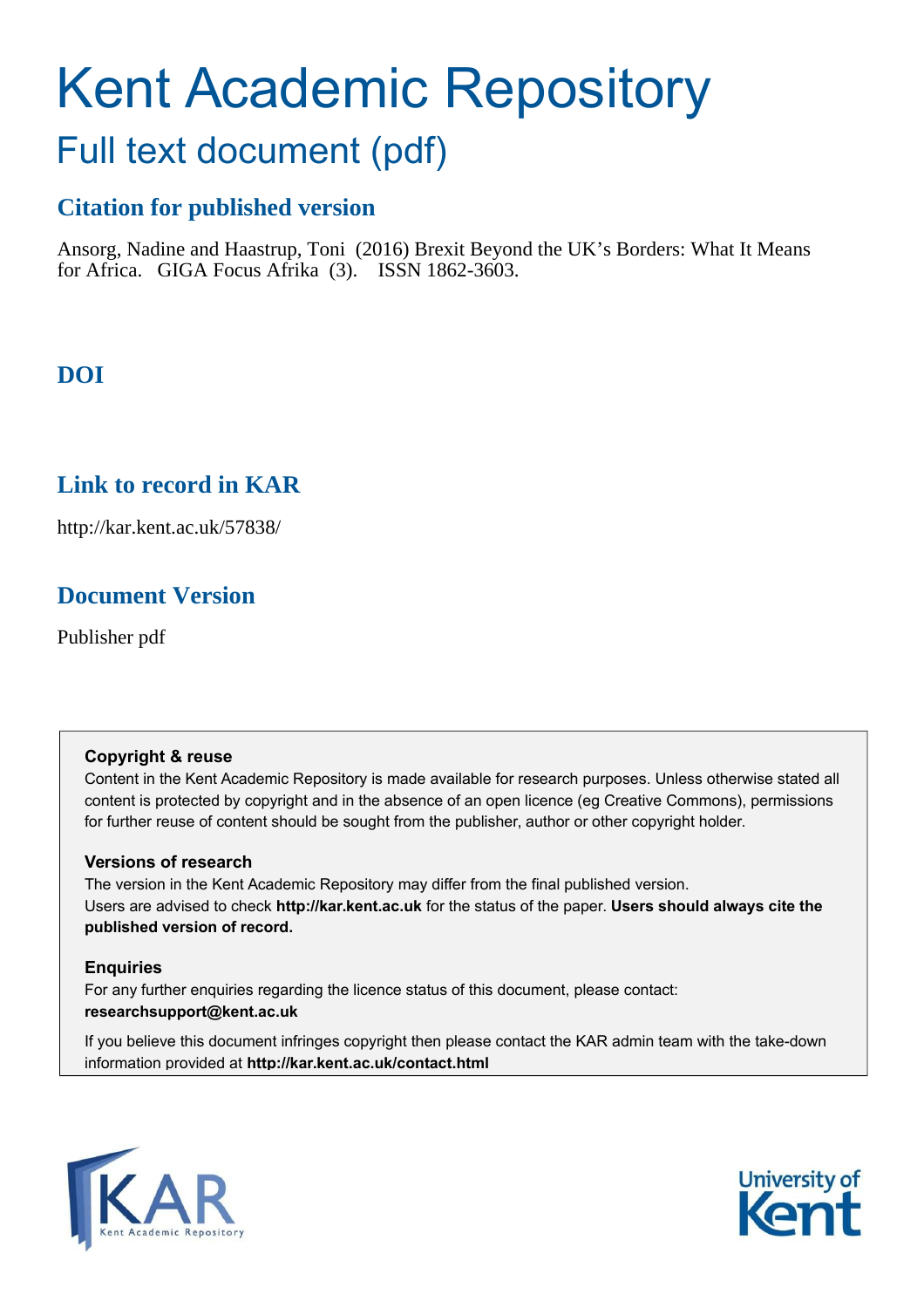# G | G A Focus | AFRICA



Nadine Ansorg, Toni Haastrup

## Brexit Beyond the UK's Borders: What It Means for Africa

#### GIGA Focus | Africa | Number 3 | September 2016 | ISSN 1862-3603

The result of the United Kingdom's referendum on leaving the EU, which was held on 23 June 2016, has profound geopolitical, economic, and social implications for Africa. This is all the more the case given the bilateral UK-Africa relationship and interregional Africa-EU relations.

- In economic terms, those African countries that rely most on trade with the UK – Nigeria, South Africa, Egypt, and Kenya – will suffer in the event of a recession in the UK. They will also feel the uncertainty that comes with renegotiating economic partnerships, which could take years.
- A recession in the UK would also call into question the country's ability to fulil its aid and development commitments. Initial evidence suggests that the new governmentís focus will be more on strengthening trade relations than helping those most in need.
- African states will lose an important advocate within the EU, creating a climate of uncertainty around economic relations. In the past, the UK has advocated for the reform of the EU's Common Agricultural Policy, even though it has failed to secure substantive changes.
- The withdrawal of the UK from the EU Common Security and Defence Policy will have implications for the EU's security practices in Africa. It will affect the financial contributions to EU-led support for the African Peace and Security architecture, and thus donors' ability to maintain much needed support in this area.
- Brexit challenges the European integration project and the EU's credibility in promoting regional integration. However, it also presents learning opportunities for the process and pace of regional integration in Africa.

#### Policy Implications

*The results of Brexit and its immediate aftermath, particularly the cabinet of the new British prime minister Theresa May, are not inspiring for African perceptions of the UK. While the new British government will focus on securing short-term economic beneits, African countries will increasingly turn towards other funding and trading partners such as China, Brazil, or India. The remaining European countries will need to counter Britainís exit from the European Union by increasing their engagement in trade, development, and security policies in Africa.*

Dr. Nadine Ansorg Research Fellow nadine.ansorg@giga-hamburg.de



Dr. Toni Haastrup Lecturer in International Security University of Kent T.Haastrup@kent.ac.uk

GIGA German Institute of Global and Area Studies Leibniz-Institut für Globale und Regionale Studien Neuer Jungfernstieg 21 20354 Hamburg

www.giga-hamburg.de/giga-focus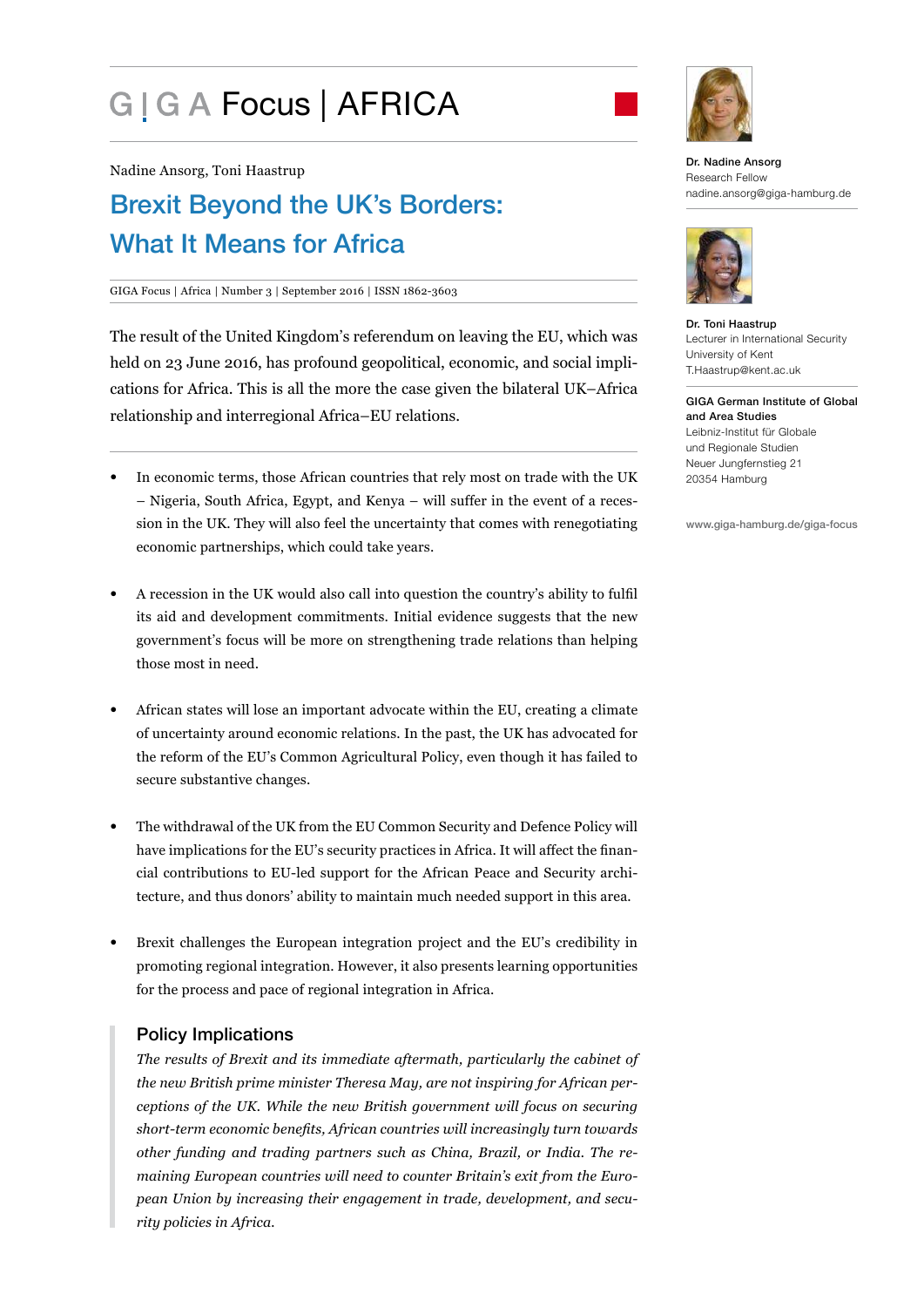#### Britain Votes Exit - What Comes Next?

The result of the United Kingdom's referendum on leaving the EU, which was held on 23 June 2016, is having and will have profound effects on global and domestic political, economic, and social landscapes. Much of the focus in the early days of Brexit was on the implications for other EU member states and the UK itself, with an emphasis on the economy. However, given the UK's relationship to Africa, as well as existing Africa–EU relations, it is worth relecting on the broader implications this seemingly European decision has for its African partners.

The British government's lack of preparation for a "leave" win became very clear through its reaction not only to the referendum result, but also to the implications for the devolved governments in Scotland and Northern Ireland. The chaos that followed the Brexit vote called into question the democratic credibility of British politics, as the whole world, including African states, watched. Furthermore, the exit of one of the EUís larger member states undoubtedly calls into question the general idea of regional integration, a project which Africa is invested in for its own continent.

The appointment of Theresa May as prime minister represents a new chapter for the UK. However, her record as a lawmaker in the areas of social welfare, equality laws, or public economic and social goods has not inspired conidence. And although the transition from Cameron to May indicates some leadership around the process of exiting the EU, the unwillingness of the government to formally invoke Article 50 to trigger the UKís exit has further enhanced the uncertainty. The British exit from the European Union will have profound implications for Africa–EU and UK-Africa relations in terms of trade, development policy, and the peace and security architecture, areas which we relect upon below.

#### Implications for Economic Relations in Trade and Development

On the economic front, the pound sterling fell signiicantly against all major currencies including the euro and approximately GBP 200 billion were wiped off the stock exchanges in the first week following the referendum alone. It is in the trade and development area that we see the greatest implications for Africa.

The EUís position as Africaís most important trading partner, and the role the UK plays in this trading relationship, means that the Brexit will undoubtedly have consequences in Africa. For example, the possibility of a recession in the UK was hotly debated before the referendum and has been even more so since the vote to exit. The significant fall of the pound sterling after the referendum results were announced and the economic shock to the stock markets in the days after the vote point to this possibility, which is also discussed in a more recent analysis on the topic (see Chadha 2016). If a full-blown recession were indeed to take place, it would trigger a downturn in international trade and investment, with negative impacts on the EU's and the UK's African economic partners. It is, however, crucial to state that the Brexit will not affect all African countries in the same way, because the UK accounts for only 4.3 per cent of Africa's total exports (Ofice for National Statistics 2016).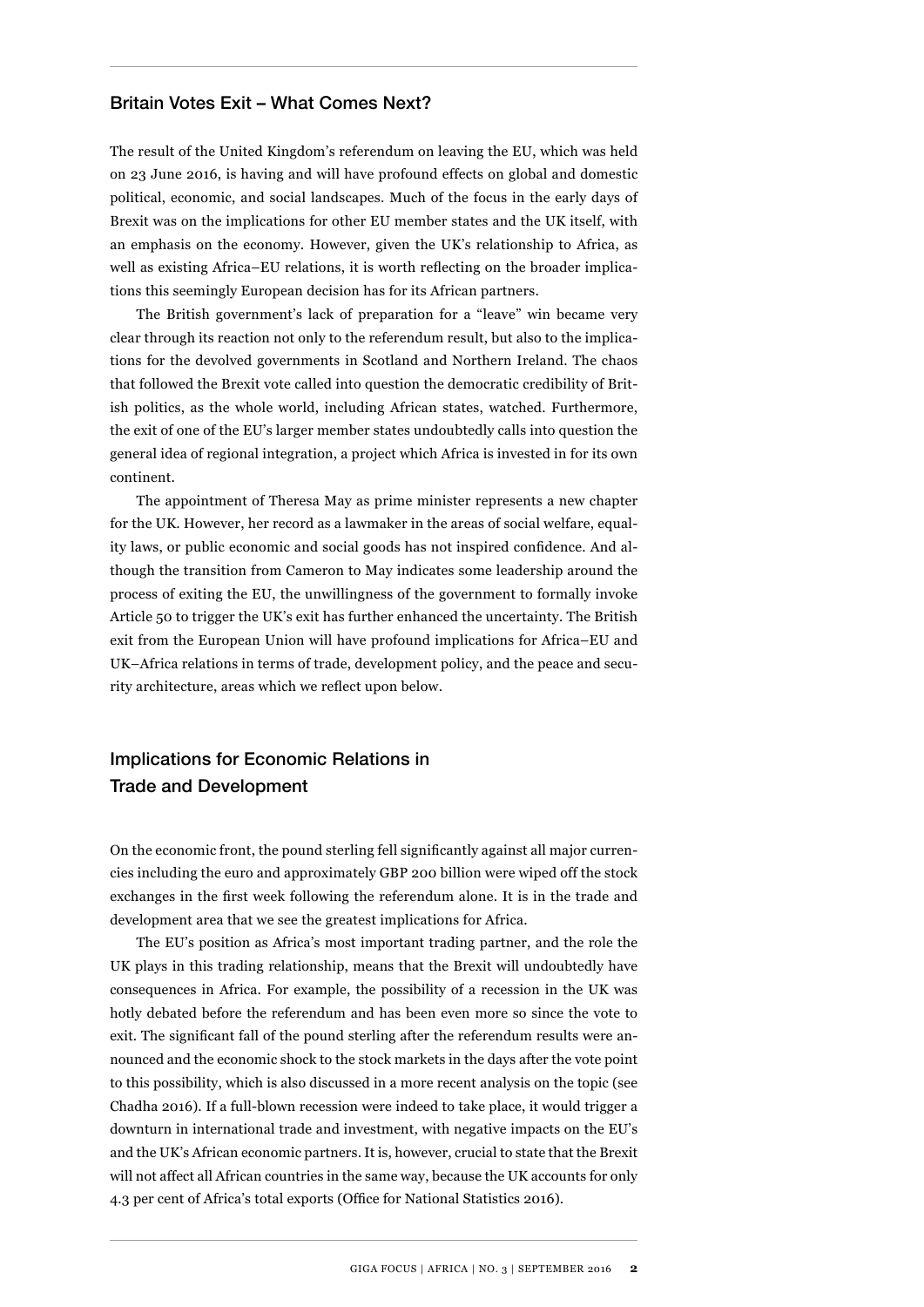In the short to medium term, it is those countries whose economies most rely on trade with the UK that will feel the effects of Brexit, while other countries  $-$  for instance, those from the CFA zone such as Cote d'Ivoire, Guinea, or Cameroon  $$ will be less affected. As Figure 1 shows, South Africa, Nigeria, and Egypt are the UK's most important trading partners on the African continent, with imports to the UK from these countries totalling GBP 7.4 billion in 2014 alone. Other African countries accounted for GBP 10.5 billion of UK imports in 2014. Another major area of economic relations is foreign direct investment (outward FDI): in 2014, the value of the UK's stock of FDI in Africa was GBP 42.5 billion (Ofice for National Statistics 2016). The UK is one of the main foreign investors in Kenya (UK Trade & Investment 2015), with companies such as Safaricom, East African Breweries, or fruit and vegetable producers being owned partly by British shareholders. Moreover, between 1995 and 2014 the UK was South Africaís seventh-largest export market. **[1]** This fact, together with the recent weakening of the South African rand, means the British exit from the EU will have negative indirect consequences for South Africa. This will especially be the case if further unfavourable conditions in the UK require British companies to reconsider and decrease their investments in Africa.



**1** Source: South Africa Data Portal, [http://south](http://southafrica.opendataforafrica.org/uxqhmgf/south-africa-exports-major-trade-partners)[africa.opendataforafrica.](http://southafrica.opendataforafrica.org/uxqhmgf/south-africa-exports-major-trade-partners) [org/uxqhmgf/south-afri](http://southafrica.opendataforafrica.org/uxqhmgf/south-africa-exports-major-trade-partners) [ca-exports-major-trade](http://southafrica.opendataforafrica.org/uxqhmgf/south-africa-exports-major-trade-partners)[partners](http://southafrica.opendataforafrica.org/uxqhmgf/south-africa-exports-major-trade-partners) (24 August 2016). Other important partners include China, the United States, Japan, Germany, Botswana, and Namibia.

**Figure 1. UK Trade with Africa Broken Down by Country (GBP billion), 2004 to 2014** *Source: Ofice for National Statistics 2016.* 

Despite these possibilities, another scenario might be a situation where Africa becomes worse off than it currently is, but the UK actually sees improvement in its economic outlook. UK companies currently control large swathes of land in Africa containing mineral reserves including gold, copper, platinum, coal, and diamonds (Kabemba 2014). While this is seemingly positive, the distribution of this mineral wealth in Africa (and the UK) is confined to a very small elite (Curtis 2016). There is a gap between how much comes into such countries from the UK via loans, aid, and remittances and how much goes out in profit for British shareholders. Companies' potential ability to negotiate independently of perceived EU ethical restrictions in future could allow these inequalities to become further entrenched.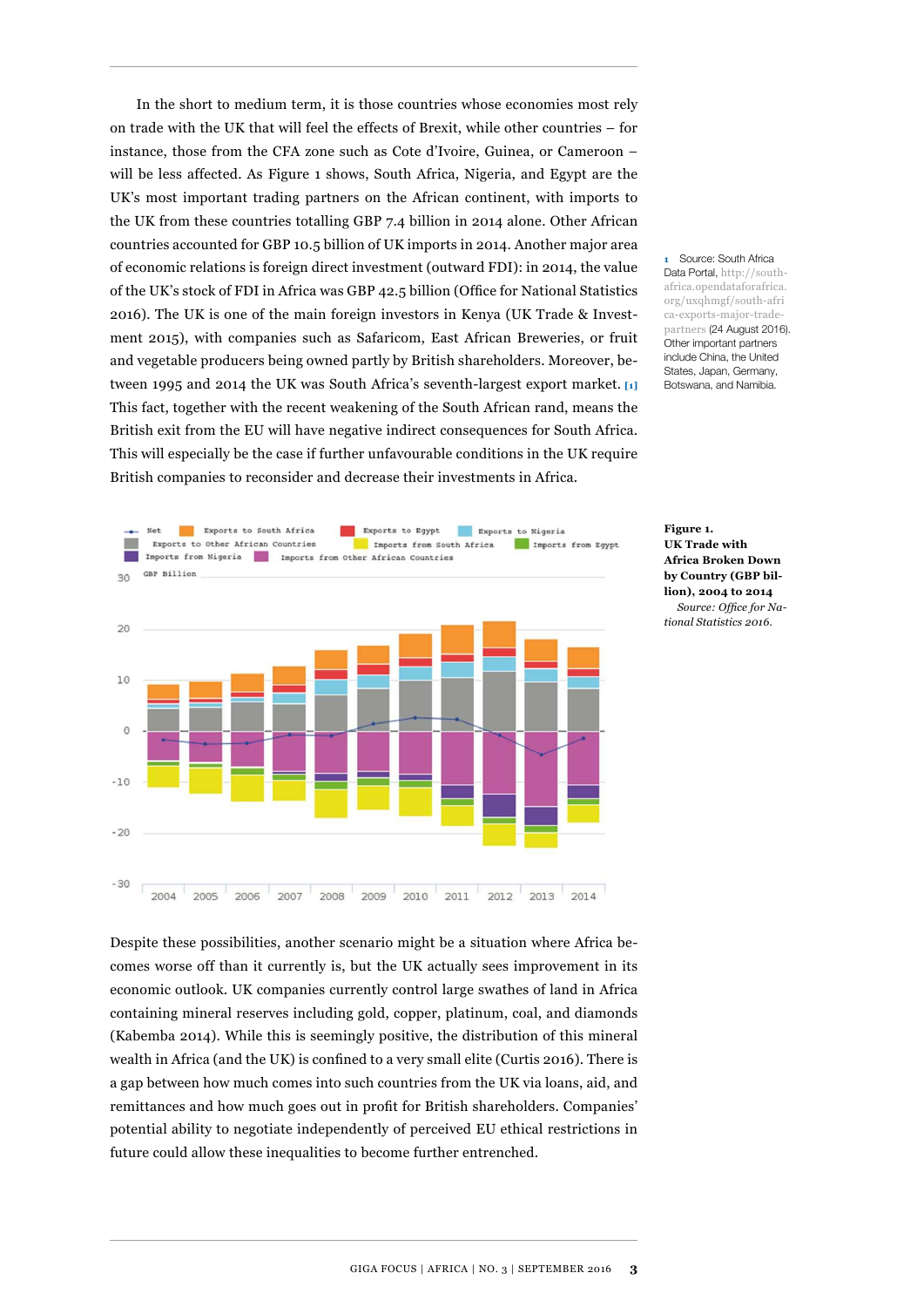#### The Politics of Aid and Development

Just as the UKís voice in EU trade negotiations will be missed, the loss of its prodevelopment voice will represent a blow to Africa's development aspirations. As one of the main contributors to the EU development aid budget, the UK's departure from the EU undoubtedly raises questions as to whether the level of aid given by the EU to Africa will be sustained, and whether the current British contribution will actually be reinvested in aid when its current commitments expire. Unless the deinitive answer to these two concerns is YES, then African countries will generally lose out. A potential change in the level of aid from the EU and the UK would occur for the following reasons.

In the period  $2008-2013$ , the UK was the third-largest provider of funding to the European Development Fund (EDF), **[2]** behind Germany and France (Independent Commission for Aid Impact 2012). It has thus been one of the most important supporters of EU aid programmes in Africa, both politically and inancially. This was manifested in the UKís advocacy within and outside the EU for rich countries to commit 0.7 per cent of their gross national income (GNI) to developing countries in accordance with a 1970s UN agreement. In 2015, the UK became the irst G7 country to enshrine this in law. In addition, it met the commitment by spending approximately 0.72 per cent on oficial development assistance (ODA) in that year (approximately GBP 11 billion).

There is no reason to think the UK's general commitment to ODA will not continue following Brexit  $-$  it is a cornerstone of the country's development identity. However, the economic losses that the UK has already suffered and will suffer in the short to medium term call into question not only its ability to fulil this commitment, but also the value of 0.7 per cent of GNI in real terms. In times of economic uncertainty, politicians play the blame game to shore up political support, and international development has always been the scapegoat. We might see a situation wherein the legal regulation that commits the UK to 0.7 per cent of GNI is repealed, especially given that the new secretary for development, Priti Patel, actively campaigned against this commitment, calling the work of her current department "low priorityî and for the department to be abolished (*The Independent*, 14 July 2016).

#### Indirect Implications: The UK's Absence in EU Policy Negotiations

While Britain's exit from the EU will have direct implications for economic relations as well as development aid, it will also be indirectly felt in negotiations on the EU's foreign policies vis-à-vis African countries. Since Britain's entry into the Common Market, the EU's relationship with the developing world has expanded to include former British colonies via the African, Caribbean, and Paciic Group of States (ACP). Through this relationship, the EU (including its member states) has become the largest aid donor in the world. The ACP itself is a sizeable trading bloc and has facilitated cooperation among the countries of the developing world. To a certain extent, this EU–ACP relationship has allowed all EU member states to beneit from preferential access to these markets and to gain leverage in new international trade negotiations.

**2** The EDF inances cooperation with the African, Caribbean and Pacific Group of States (ACP) and Overseas Countries and Territories (OCTs) under the Cotonou Partnership Agreement.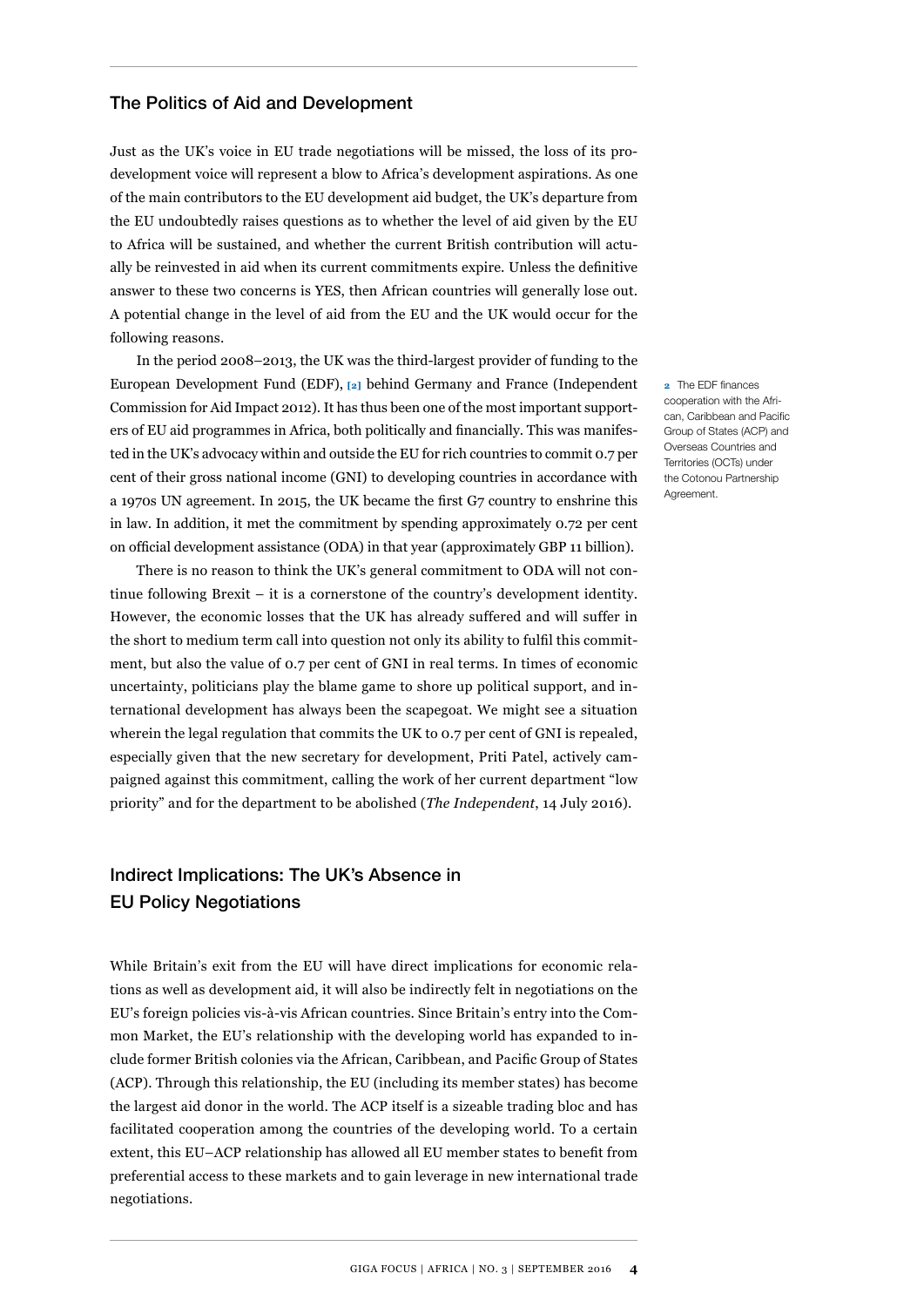Because the EU has long negotiated as one bloc with third parties, Brexit means all the beneits enjoyed by African countries in terms of preferential access will no longer be available vis-à-vis the UK. As Britain leaves the EU, it will have to renegotiate its economic partnership agreements (EPAs) with Africa, a process that can take years and that could leave economic relations with the major African economies such as South Africa, Kenya, and Nigeria in uncertainty. Moreover, it has been argued that the UKís departure from the EU will also mean the loss of third-partner voices within the EU. For example, while the British government has been a supporter of EPAs, in the negotiations with African countries it has been viewed as an advocate for these countries, ensuring that they are compensated in those cases where they lose out due to new modes of cooperation. Other European countries will now dominate these negotiations.

Further, the UK has been seen as one of the more inluential countries to honour the EU's commitment to ODA. Its exit means that Luxembourg, Sweden, and Denmark will lose their most powerful ally in this regard. As British inancial contributions to EU aid programmes will decrease, so will its inluence within the EU's aid package negotiations, especially regarding the EU's Common Agricultural Policy (CAP). The subsidies for European farmers in the framework of CAP have for years been criticised as a competitive advantage that creates an unbalanced economic playing ield for African farmers. In 2011, then environment secretary Caroline Spelman stated, "We're in a situation where there are global problems with food security, economic uncertainty and the loss of biodiversity. Reforming the CAP is the best opportunity in a generation to take a major step forward in dealing with all of these problemsî (cited in *The Guardian*, 11 October 2011). Although it has not actually overseen any changes, the UK has in recent years advocated for the reform of the CAP. African countries will now lose their strongest supporting voice in their fight for CAP reform.

#### Peace and Security Implications

The EU is currently the main contributor to African countriesí security aspirations, primarily through the development of the African Peace and Security Architecture (APSA) (Haastrup 2013a). Between 2004 and 2014, the EU contributed EUR 740 million to the African Peace Facility and has committed the same amount for the period  $2014-2016$ . Through this scheme, the UK has been able to contribute continentally rather than bilaterally to African peace and security. Although the opaqueness of peace and security practice means we only know that the UK is the third-largest contributor to the African Union's (AU) African Peace Facility (which is funded by the European Development Fund), the UK has been particularly instrumental in peace support operations on the continent. The case of the African Union Peace Support Operation in Somalia (AMISOM) is especially notable. Within the EU, the UK emerged as the most prominent advocate for dedicating funding to AMISOM, as part of the broader responses to land and maritime insecurity experienced by Somalia. In addition to pushing for this financial support, the UK has been a lead partner with the AU in designing the strategy for peace and stability in Somalia. Indeed, in a review of the Common Foreign Security Policy, the UK Parliament identified Somalia as a key priority of the UK's work within the EU security architecture.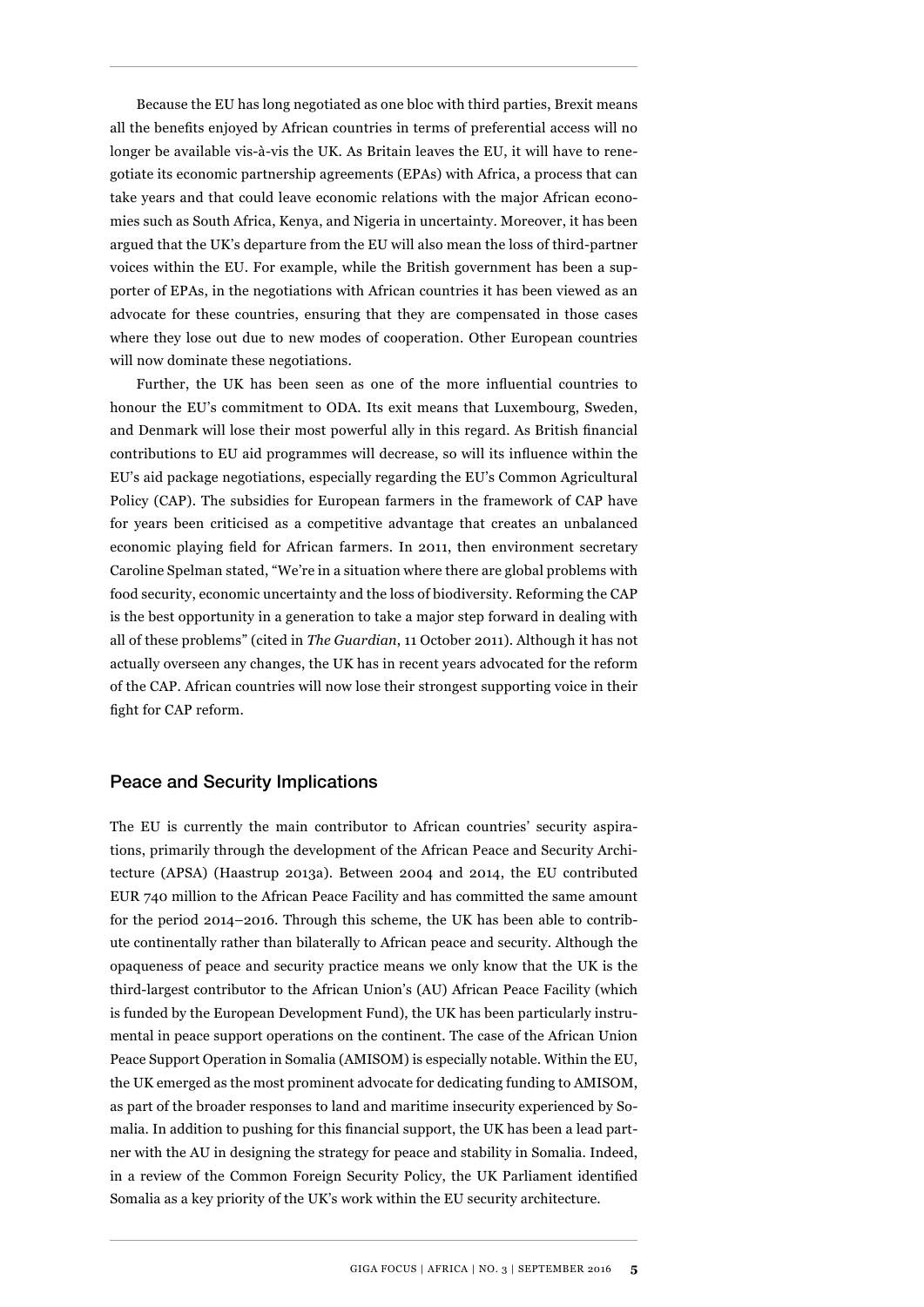However, when the UK exits the EU, it will have to negotiate separate support and engagement agreements. This will result in extra administrative costs for the AU. While the current funds are secured until 2020, the funding model will change significantly with the British exit from the EU. In places such as Somalia, African partners will lose the political leadership of the UK in the context of an EU partner. Moreover, unless the UK's divorce from the EU is entirely amicable, the demand for coherence among donors will be further fractured. Also, while the UK has gained a measure of legitimacy via the EU in its relationships with African countries, it remains to be seen whether this relative cordiality between the UK and many of its former colonies will continue bilaterally.

Brexit has implications for the EU's Common Security and Defence Policy (CSDP) missions, the majority of which take place in Africa. In the context of the CSDP, the UK has always been a strong advocate for peacebuilding and conflict prevention. This is in contrast to the French approach of a stronger military focus as the main peace and security practice. The British exit from the EU implies that the British approach to peace and security will be less prevalent within the EU institutions and among EU member states. The withdrawal of the UK might thus translate into an identity change for the EU's security architecture and its security practices in Africa, especially if France reasserts its dominance. Although militarism is increasingly being questioned in the current global context  $-$  including Africa  $-$  as a solution to insecurity, the discourse generated by Brexit, which prioritises traditional understandings of national interest through strong and pre-emptive militaries, also raises important questions about the UK's approach to security in Africa. But above all, the UK's exit underscores the anxieties regarding the UK's multilateral relationships – with Europe and the world.

#### Impact on Regional Integration Trends

Brexit fundamentally calls into question the EU's credibility in promoting regional integration. In recent years, Africa has intensiied its own regional integration project. Specifically, it is fair to say that the main policy drivers for the EU's African counterpart, the AU, have been the free movement of goods, the free movement of labour, visa-free regimes, and open borders, among others. While the AU itself is not modelled on the EU, AU elites have often viewed the EU as a successful version of some of its own aspirations. Moreover, the AU itself relies on the EU as its main external donor in these endeavours.

In Africa, regional integration is seen as fundamental to increasing intra-Africa trade, peace, sustainability, and inclusion, and to decreasing the violent conlicts that are so devastating for people and states on the continent. Greater regional integration will enable the interactions of people from different cultures to fulil the pan-African dreams of kinship and cooperation, while also positioning the countries of the continent as a bloc within various global governance architectures. If Brexit is perceived as a failure in the process of regional integration, then it certainly problematises the continued consolidation of integration on the continent.

Yet, regional integration in Africa does not show any signs of deceleration. In the weeks since Brexit, the African passport has been announced as the next phase in facilitating the free movement of people  $-$  even though free movement is one of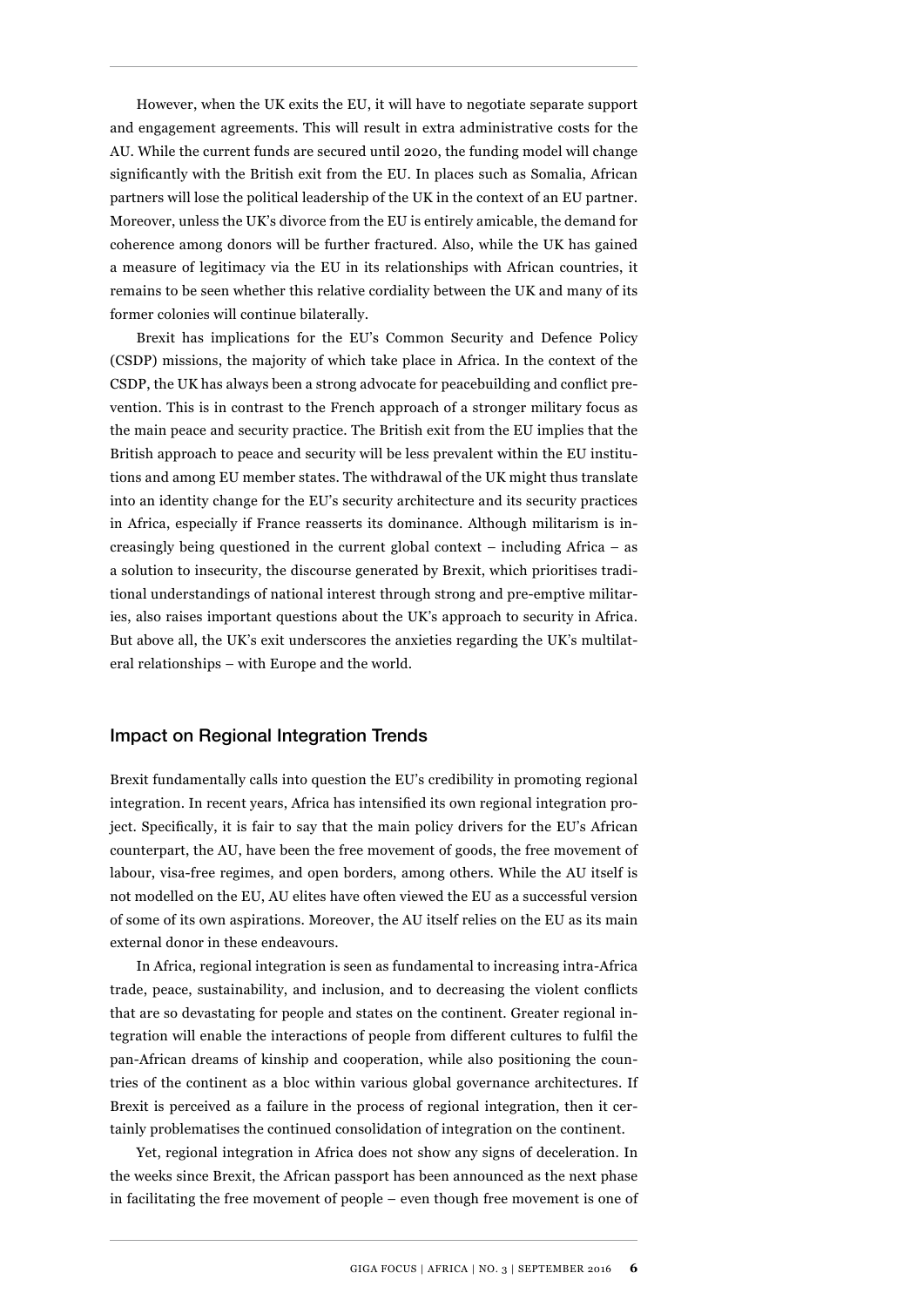the main points of contention in the Brexit negotiation process. These diverging dynamics fundamentally challenge the dominant scholarship on regional integration that sees the EU as a model in Africa (see also Haastrup 2013b). However, Brexit may overemphasise some of the short-term costs of integrating while giving voice to disgruntled states (Allison 2016). In particular, it will embolden those countries already reticent about pooling sovereignty in the medium term and those people ighting to retain control over foreign policies. Nevertheless, the fallout of Brexit in the UK has, so far, also provided a teaching moment for Africans more generally by showing the negative consequences of dissolving a regional alliance (Institute for Peace and Security Studies 2016). It has provided an opportunity for African politicians and bureaucrats to press for the advantages of regional integration more vigorously (see Allison 2016).

As we have shown, there are certainly lessons to learn, especially on the part of Africa, regarding regional integration. However, there are also opportunities. The EU enjoys a privileged position in Africa, and through it, the UK has also enjoyed one as well. In the wake of Brexit, African governments will continue to consolidate their relationships with relatively new partners such as China, Brazil, or India. Normatively, this is positive if it fosters effective South-South cooperation. It also presents an opportunity for African countries to assert leverage, together or bilaterally, when the time comes to negotiate new international agreements with the UK in trade, development, or security. And while the UK has beneited from the legitimacy of the EU for many years in post-independence Africa, this is the opportunity to face up to the past, if the claims of fostering new engagements with the Commonwealth are to bear any fruit.

Undoubtedly, Brexit will have direct and indirect implications for EU-Africa relations. Yet, going forward, the aftermath of the referendum represents an opportunity for a new strategic orientation of the EU's economic, development, and security engagement in Africa. The remaining member states now have the opportunity to strengthen the European case with this new strategic orientation while extolling and exporting its benefits to Africa without imposition.

#### **Conclusion**

The implications of the vote in favour of Brexit extend beyond Europe's boundaries and into Africa. If we take into account the historical context of Africa-EU relations, Brexit is, on the one hand, a sentimental loss. After all, it was the British entry into the European Community that brought about the largest transregional initiative in the world via the EU-ACP relationship, a cornerstone of Africa's relationship with Europe as well as its economic and development agenda.

On the other hand, and as we have shown above, Brexit will have significant material implications too. Although the new British prime minister Theresa May has hit the ground running in terms of establishing her new cabinet, her appointments are not inspiring for UK-Africa relations, particularly the appointment of Priti Patel, an outspoken critic of the sort of work the UK conducts at the bilateral level through the Department for International Development (DfID). The PMís choice and the realities of the UK's economic landscape further expose Brexit's potential impact on African partners. Moreover, long-term cooperation on peace and security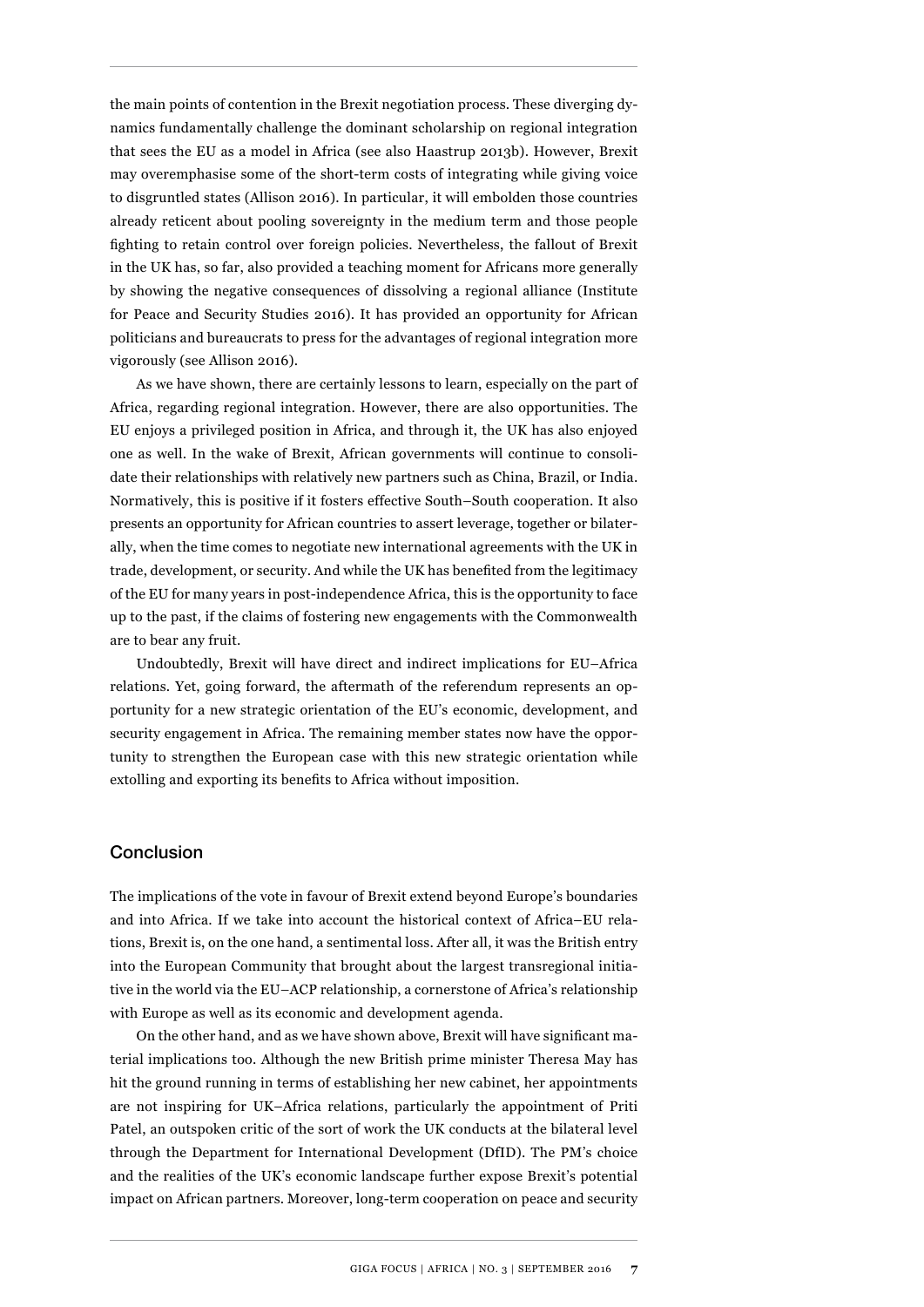between African countries through the AU, its security architecture, and the EU is also uncertain. The president of the European Council, Donald Tusk, has recently tried to reassure external partners that the EU's external relations will continue as normal. While it would be naïve to assume that the current situation in peace and security, development, and trade relations will continue as is given all of the above, Brexit also presents important opportunities for Africa, Europe, and the UK.

#### Bibliography

- Allison, Simon (2016), Analysis: Does Brexit Undermine the Case for African Regional Integration?, in: *Daily Maverick*, 27 June, [www.dailymaverick.co.za/article/2016-](http://www.dailymaverick.co.za/article/2016-06-27-analysis-does-brexit-undermine-the-case-for-african-regional-integration/#.V72NH5MrKYU) [06-27-analysis-does-brexit-undermine-the-case-for-african-regional-integra](http://www.dailymaverick.co.za/article/2016-06-27-analysis-does-brexit-undermine-the-case-for-african-regional-integration/#.V72NH5MrKYU) [tion/#.V72NH5MrKYU](http://www.dailymaverick.co.za/article/2016-06-27-analysis-does-brexit-undermine-the-case-for-african-regional-integration/#.V72NH5MrKYU) (24 August 2016).
- Chadha, Jagjit S. (2016), The Referendum Blues: Shocking the System, in: *National Institute Economic Review, 237, F4-F8.*
- Curtis, Mark (2016), The New Colonialism: Britain's Scramble for Africa's Energy and Mineral Resources, in: *War on Want*, London, [http://media.waronwant.org/](http://media.waronwant.org/sites/default/files/TheNewColonialism.pdf?_ga=1.180793125.348677378.1471540418) sites/default/files/TheNewColonialism.pdf? ga=1.180793125.348677378.14715 [40418](http://media.waronwant.org/sites/default/files/TheNewColonialism.pdf?_ga=1.180793125.348677378.1471540418) (24 August 2016).
- Haastrup, Toni (2013a), *Charting Transformation through Security: Contemporary EU-Africa Relations*, Basingstoke, New York: Palgrave Macmillan.
- Haastrup, Toni (2013b), EU as Mentor? Promoting Regionalism as External Relations Practice in EU-Africa Relations, in: *Journal of European Integration*, 35, 785-800.
- Independent Commission for Aid Impact (2012), *DFIDís Oversight of the EUís Aid to Low-Income Countries*, [http://icai.independent.gov.uk/wp-content/uploads/](http://icai.independent.gov.uk/wp-content/uploads/ICAI-EU-report-061212-FINAL.pdf) [ICAI-EU-report-061212-FINAL.pdf](http://icai.independent.gov.uk/wp-content/uploads/ICAI-EU-report-061212-FINAL.pdf) (2 September 2016).
- Institute for Peace and Security Studies (2016), *Brexit: Lessons Learnt for Regional Integration in Africa*, Addis Ababa, [www.ipss-addis.org/new-ipss/news-events/](http://www.ipss-addis.org/new-ipss/news-events/brexit-_lessons_learnt_for_regional_integration_in_africa) [brexit-\\_lessons\\_learnt\\_for\\_regional\\_integration\\_in\\_africa](http://www.ipss-addis.org/new-ipss/news-events/brexit-_lessons_learnt_for_regional_integration_in_africa) (24 August 2016).
- Kabemba, Claude (2014), Undermining Africaís Wealth, in: *Open Society Initiative for Southern Africa*, [www.osisa.org/economic-justice/blog/undermining-africas](http://www.osisa.org/economic-justice/blog/undermining-africas-wealth)[wealth](http://www.osisa.org/economic-justice/blog/undermining-africas-wealth) (18 August 2016).
- Ofice for National Statistics (2016), *The UKís Trade and Investment Relationship with Africa: 2016. Recent Changes in the UKís Trade and Investment Relationship with Africa*, [www.ons.gov.uk/economy/nationalaccounts/balanceofpayments/arti](https://www.ons.gov.uk/economy/nationalaccounts/balanceofpayments/articles/theukstradeandinvestmentrelationshipwithafrica/2016) [cles/theukstradeandinvestmentrelationshipwithafrica/2016](https://www.ons.gov.uk/economy/nationalaccounts/balanceofpayments/articles/theukstradeandinvestmentrelationshipwithafrica/2016) (24 August 2016).
- Stone, Jon (2016), The New International Development Secretary Wanted to Scrap What Is Now Her Department, in: *The Independent*, 14 July, [www.independent.](http://www.independent.co.uk/news/uk/politics/new-international-development-secretary-priti-patel-called-for-department-for-international-a7137331.html) [co.uk/news/uk/politics/new-international-development-secretary-priti-patel](http://www.independent.co.uk/news/uk/politics/new-international-development-secretary-priti-patel-called-for-department-for-international-a7137331.html)[called-for-department-for-international-a7137331.html](http://www.independent.co.uk/news/uk/politics/new-international-development-secretary-priti-patel-called-for-department-for-international-a7137331.html) (24 August 2016).
- UK Trade & Investment (2015): *Doing Business in Kenya: Kenya Trade and Export Guide*, [www.gov.uk/government/publications/exporting-to-kenya/exporting-to](https://www.gov.uk/government/publications/exporting-to-kenya/exporting-to-kenya)[kenya](https://www.gov.uk/government/publications/exporting-to-kenya/exporting-to-kenya) (24 August 2016).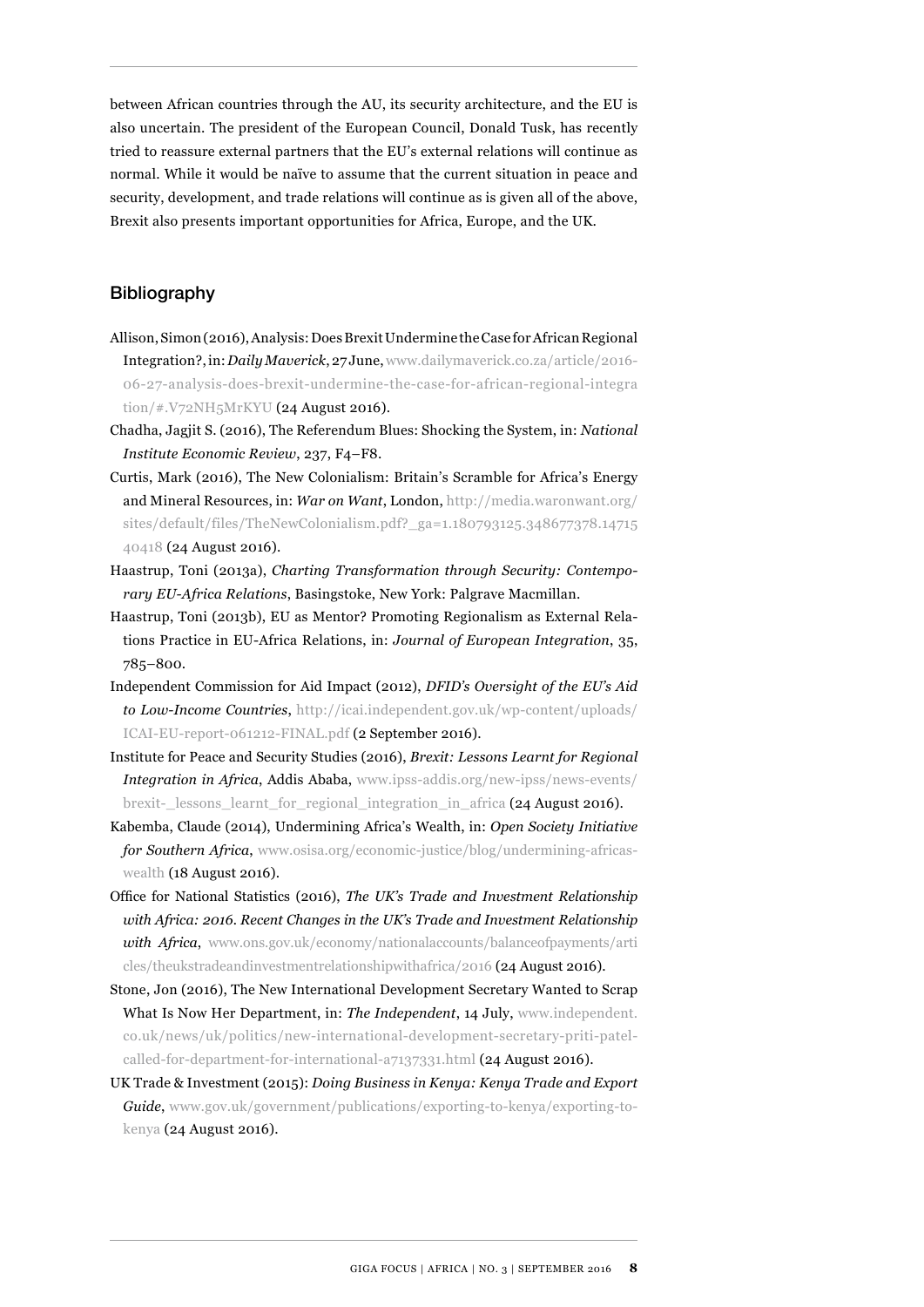#### The Authors

Dr. Nadine Ansorg is a research fellow at the GIGA German Institute of Global and Area Studies and an associate research fellow at the University of Kent. Her research focuses on institutional reform in post-conflict societies, particularly security sector reform, and the conditions for establishing peace in divided and postconflict societies in sub-Saharan Africa and beyond.

www.giga-hamburg.de/en/team/ansorg, nadine.ansorg@giga-hamburg.de

Dr. Toni Haastrup is a lecturer in international relations at the University of Kent, where she is also deputy director of the Global Europe Centre. Her research focus is in security and area studies, and she is particularly interested in Africa–EU security cooperation, feminist security studies, and narratives of knowledge production.

www.kent.ac.uk/politics/staff/canterbury/haastrup.html, T.Haastrup@kent.ac.uk

#### Related GIGA Research

GIGAís Research Programme 2: Peace and Security investigates, among other issues, the question of how external actors affect peace and conlict dynamics, as well as the security implications of their interventions at the local, national, regional, and international levels. Research Programme 3: Growth and Development deals with questions regarding global socio-economic development and analyses how global socio-economic transitions influence patterns of growth and structural change in the regions of the "Global South."

#### Related GIGA Publications

- Dückers, Daniel (2014), Nachhaltiges Wohlbeinden: Koordinaten entwicklungstheoretischer Grundlagenforschung, in: Stefan Kadelbach (ed.), *Effektiv oder gerecht? Die normativen Grundlagen der Entwicklungspolitik*, Frankfurt a.M., New York: Campus, 119-151.
- Haass, Felix, Julia Strasheim, and Nadine Ansorg (forthcoming), The International Dimension of Postconlict Police Reform, in: Nadine Ansorg and Sabine Kurtenbach (eds), *Institutional Reforms and Peacebuilding: Change, Path-Dependency and Societal Divisions in Post-War Communities*, London: Routledge.
- Kappel, Robert (2014), Weil "weiter so" nicht weiter hilft: Warum Deutschland eine Diskussion über seine Afrikapolitik führen sollte, in: *Zur Sache*, BW, 26, 2, 14-17.
- Kappel, Robert (2016), Der afrikanische Aufschwung und seine Schattenseiten, in: *WeltTrends*, 24, 111, 30-34.
- Kappel, Robert, Birte Pfeiffer, and Helmut Reisen (2016), External Financial Flows and Tax Revenues for Africa, in: African Development Bank, Organisation for Economic Co-operation and Development, and United Nations Development Programme (eds), *African Economic Outlook 2016*, Abidjan, Paris, and New York,  $51 - 76$ .